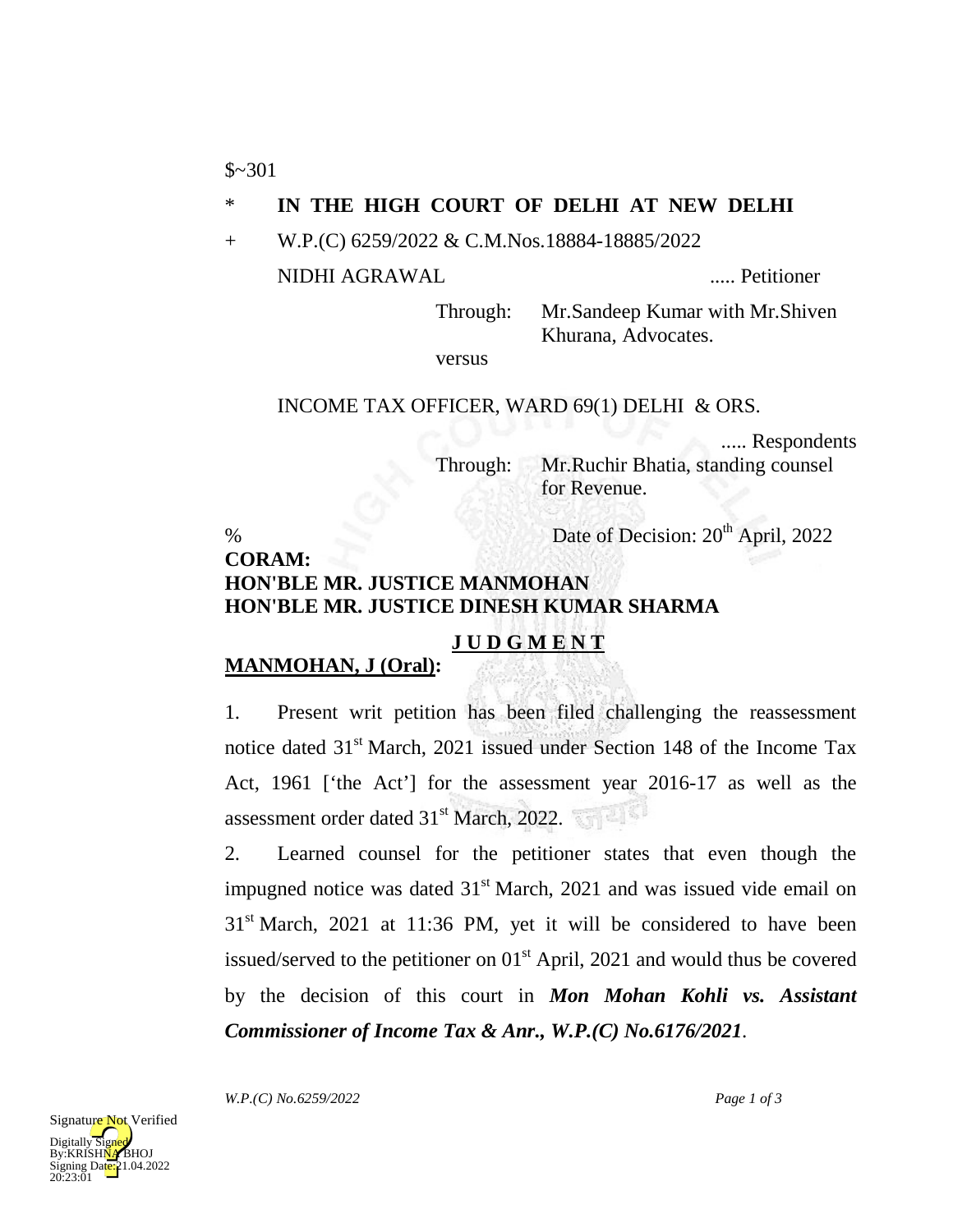3. He further states that the notice dated  $28<sup>th</sup>$  November, 2021 issued under section 143(2) read with Section 147 of the Act, by which the respondents sought clarifications on issues mentioned in the annexure thereto was accompanied by a blank annexure making it impossible for the petitioner to respond to the same.

4. Learned counsel for the petitioner also states that the detailed objections raised by the petitioner vide reply dated  $14<sup>th</sup>$  March, 2022 were not considered by the respondents while passing the impugned assessment order dated 31<sup>st</sup> March, 2022.

5. He lastly states that the show cause notice-cum-draft assessment order dated  $30<sup>th</sup>$  March, 2022 was issued in violation of principle of natural justice as it was made available on the Income Tax Portal at 12:42 PM and required the petitioner to respond to the same by 23:59 PM on the same day. He emphasises that the show cause notice-cum-draft assessment order was only placed on the portal but was not intimated to the petitioner.

6. Issue notice. Mr.Ruchir Bhatia, learned standing counsel accepts notice on behalf of the respondents. He states that though several opportunities were given to the petitioner, yet the reply was filed by the petitioner only at the fag-end.

7. Having heard learned counsel for the parties, this Court is of the view that the impugned show cause notice-cum-draft assessment order has been issued within limitation as the same was admittedly dispatched on  $31<sup>st</sup>$ March, 2022 at 11.36 PM. Consequently, the petitioner is not entitled to benefit of judgement of this Court in *Mon Mohan Kohli* (supra).

8. However, this Court is of the view that there has been a violation of principle of natural justice as detailed objections filed by the petitioner vide